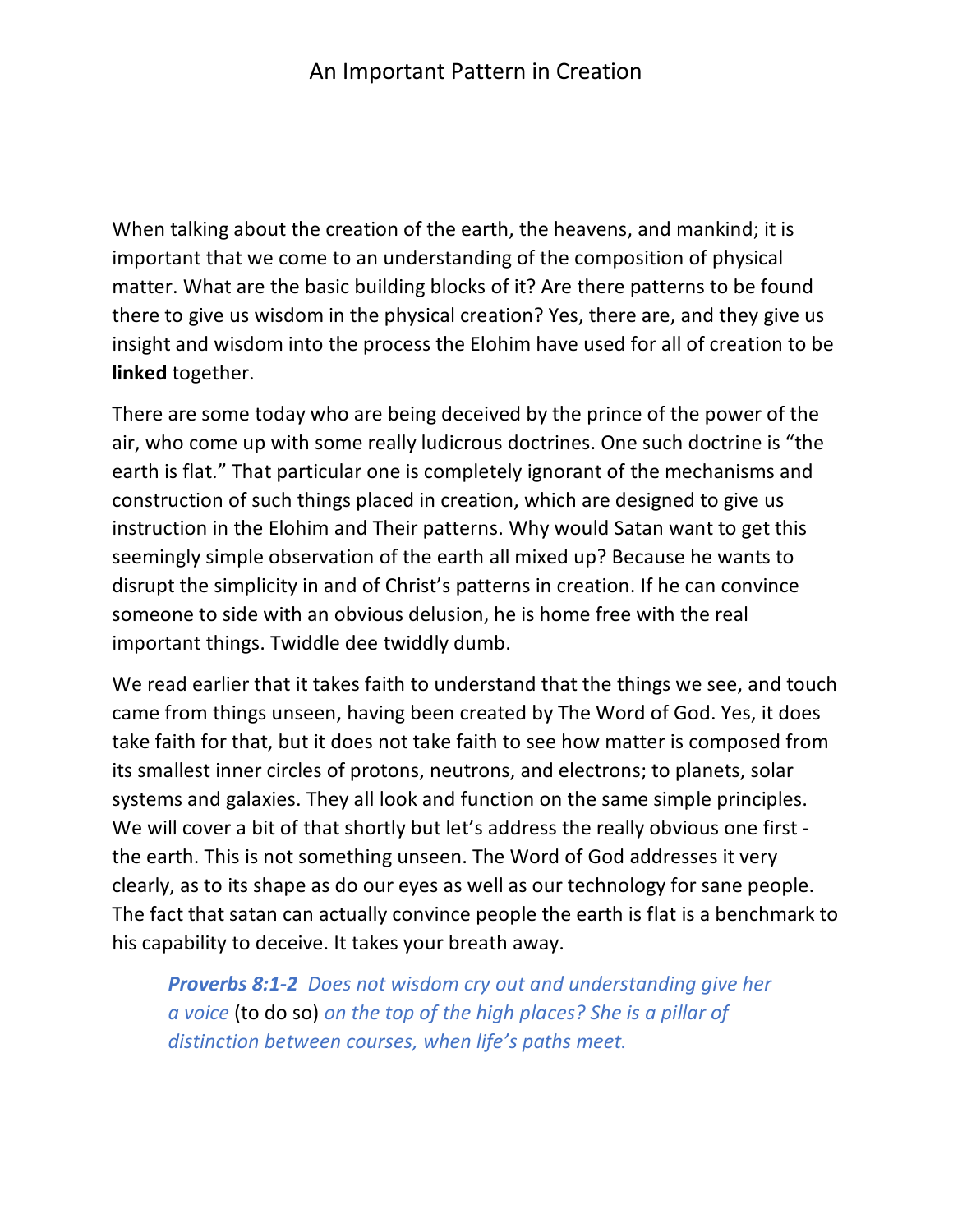Oh yes, wisdom is our guide between two paths. She assists us in our decision making for good and avoiding evil, (which at times means pushing back). Never forget creation as we know it is a forum for good to overcome evil. It is a testing ground for righteousness.

## *Proverbs 8:7 For my mouth shall speak truth; and wickedness is hateful to my lips.*

Wisdom is the application of acquired knowledge and understanding. The spirit of God imparts it to us. It can even be housed in the "spirit of man" to understand the things of man as Paul instructs us in 1 Corinthians 2.

*1 Corinthians 2:10-12 But God has revealed to us through His Spirit* (wisdom, and the things He has prepared for those who love Him)*. For the Spirit searches all things, yes, the deep things of God. For what man knows the things of a man except the spirit of the man which is in him? Even so no one knows the things of God except the Spirit of God. Now we have received, not the spirit of the world, but the Spirit who is from God, that we might know the things that have been freely given to us by God*

This should be a simple premise to comprehend, but when the influence of Satan is injected into man's mind it can fade away into bad attitudes and bad actions, and really strange thinking. Let's read a bit more about wisdom.

*Proverbs 8:12-14 I, wisdom, dwell with sense and search out the knowledge of wise actions. The fear of the Lord* (Yehovah) *is to hate evil; I hate pride and loftiness, and the evil path, and the perverse mouth. Counsel and sound wisdom are mine. I am understanding; I have strength!*

*Proverbs 8:22-29 The Lord* (Yehovah/The Word) *created me the principle thing of His course of life from then, before He did or made anything. I was set up for eternity, from the first, before the earth ever was. When there were no depths, I was brought forth; when there were no springs heavy with water. Before the mountains were settled; before the hills, I was brought forth; before He had made the earth, and the fields, or the highest part of the dust of the world.*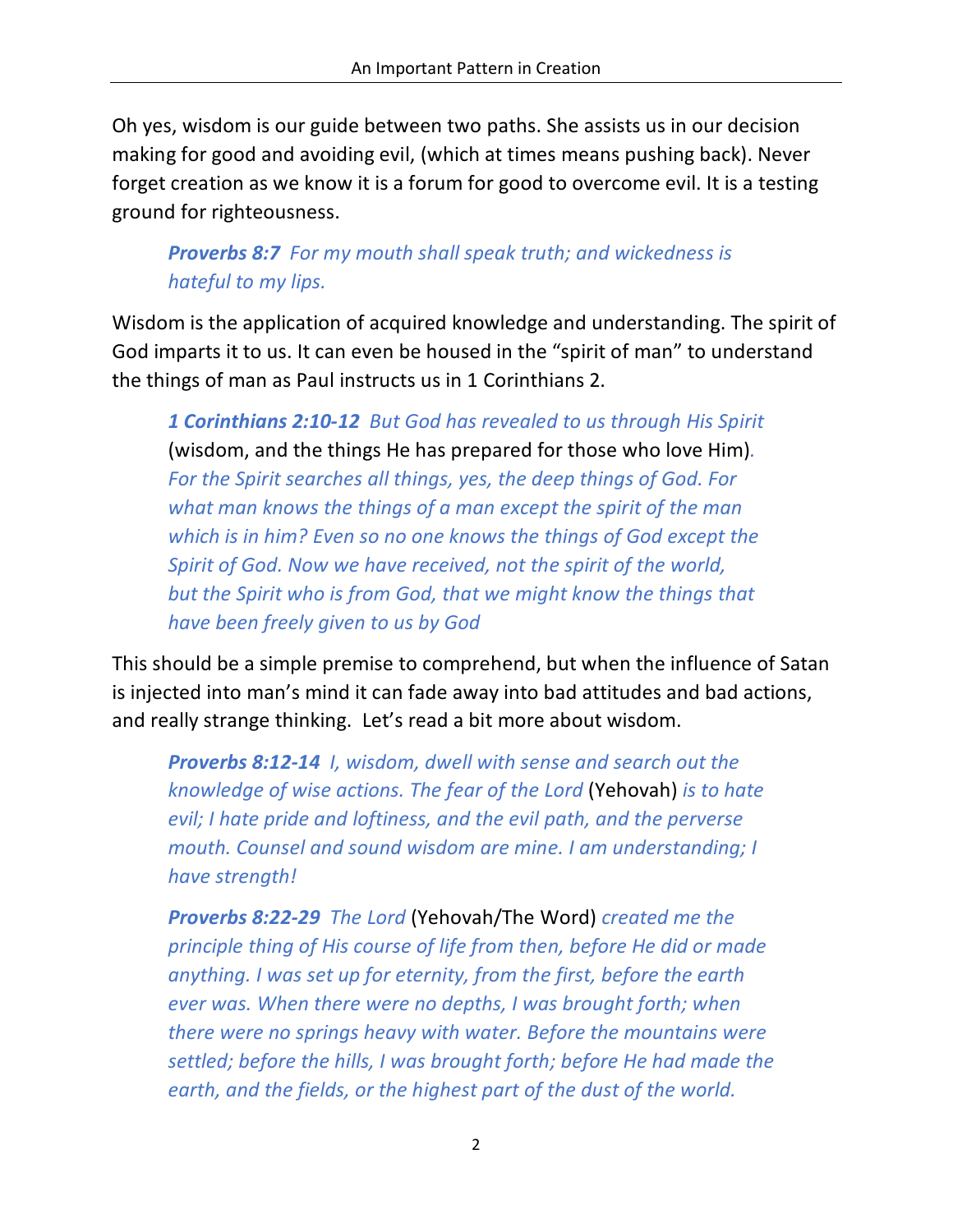*When He* (The Word) *prepared the heavens, I was there; when He set a circle/sphere against the forefront of the abyss; when he set the clouds above; when He made the strong foundations of the deep; when He gave the sea its limit, that the waters should not go beyond His command; when He decreed the foundations of the earth.*

Wisdom does not lie. Wisdom speaks the truth at all times. There is no guile in wisdom. So here we are told, God/The Word, placed a circle/sphere in the vast abyss of space which had clouds above it, and mountains pinned to it, and a sea covering designated parts of it. Wisdom is talking about the configuration of the earth here.

## *Job 26:10 He has drawn/described a circular horizon on the surface of the water at the boundary of light and darkness.*

That is very simple to understand. Isaiah knew this, as do most intelligent people who observe the creation. Hopefully it becomes apparent if it is not already in your thinking.

## *Isaiah 40:18 And to whom will you liken God* (El)*. Or what likeness will you array to Him?*

Many people have tried to put God into a box, or a statue, or a painting or any other convenient apparatus they can use when they want and put out of sight when they want. That is important to keep in mind when ever the Bible is addressing creation. However, the Elohim are always visible in Their creation just like They said, night or day.

*Isaiah 40:21-22 Have you not known? Have you not heard? Was it not told to you from the very beginning? Did you not discern from the foundations of the earth? He who sits on the circle/sphere of the earth, even its dwellers are like grasshoppers; He who stretches the heavens like a curtain, and spreads them like a tent to live in.*

Satan is a master of illusion, counterfeit, confusion, delusion, and is cunningly evil in all his ways, and he loans those contemptable filthy characteristics to his minions who are dedicated to following and fulfilling his guile in the lives of men and women. There is nothing you can do in that process other than dealing with your own actions in life and avoiding his delusions whenever they step in front of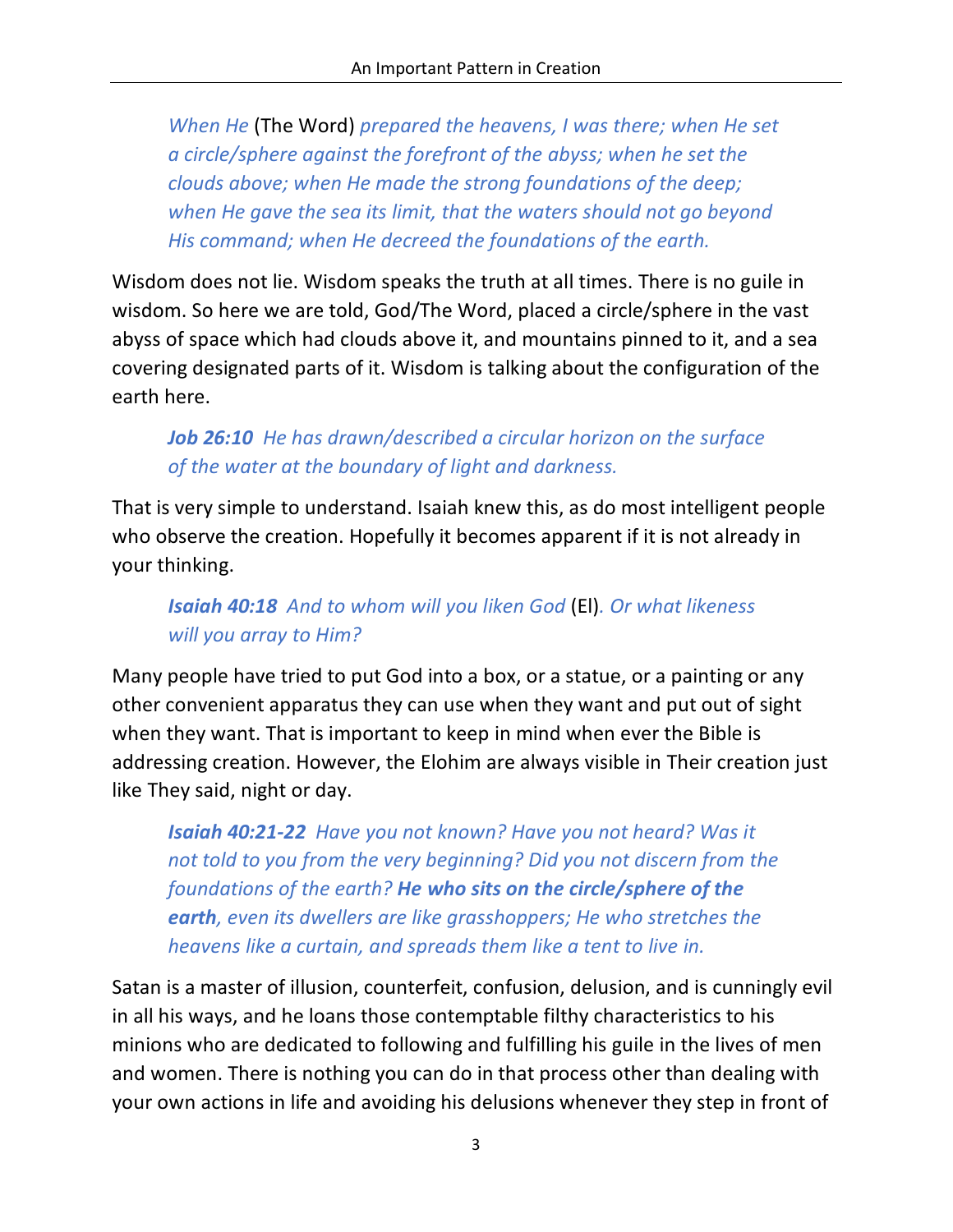you. At times you will need to confront it, but in most cases when doing so you would be throwing pearls before swine. They will see no value in it and trample it underfoot as they root out the ground they are standing on in search of filthy, rotten, decomposing, things to eat.

All of creation speaks to the glory of God! Every little piece of it has a purpose and is bound to everything around it. There are several defining forces in it, one representing good and the other evil, just like the trees in the garden of Eden. They are written into creation so there is no excuse. We will cover that from **Romans 1** in part as to the life cycle of a woman, the lunar cycle, and the annual appointed times/Holy Day cycle in a later chapter.

*Romans 1:19-20 … because the thing known of God* (Elohim) *is clearly known within them, for God* (Elohim) *revealed it to them, for the unseen things of Them from the creation of the world are clearly seen, being understood by the things made, both Their eternal power and Godhead for them to be without excuse.*

Now let's look into more witnesses in creation as to Their eternal power.

*Psalm 19:1 The heavens recount the glory of God* (El/The Word: singular) *and the visible arch above the firmament explains His handiwork.*

No, this is not talking about astrology and horoscopes or any such stupid pagan nonsense. The entire creation speaks wisdom to us day in and day out. We will be covering the Godhead in this study but what about Their power; Their eternal power spoken about in Romans 1? What are we to be without excuse about as it pertains to that?

To us it is pretty clear. When we look into the sky at night, we can obviously see Their handiwork created through The Word/El. If we sit still in one location, we can all see the stars moving ever so slowly in relation to a set object on the horizon. That is because the earth is rotating on its axis as it revolves around the sun. We also can see the moon for almost all of its rotation cycle around the earth as well. This is a pattern in creation. Most folks have learned about the force we call gravity. You can't see it, but without it the entire universe would be in total chaos. Gravity is used to keep things in their proper place and for drawing objects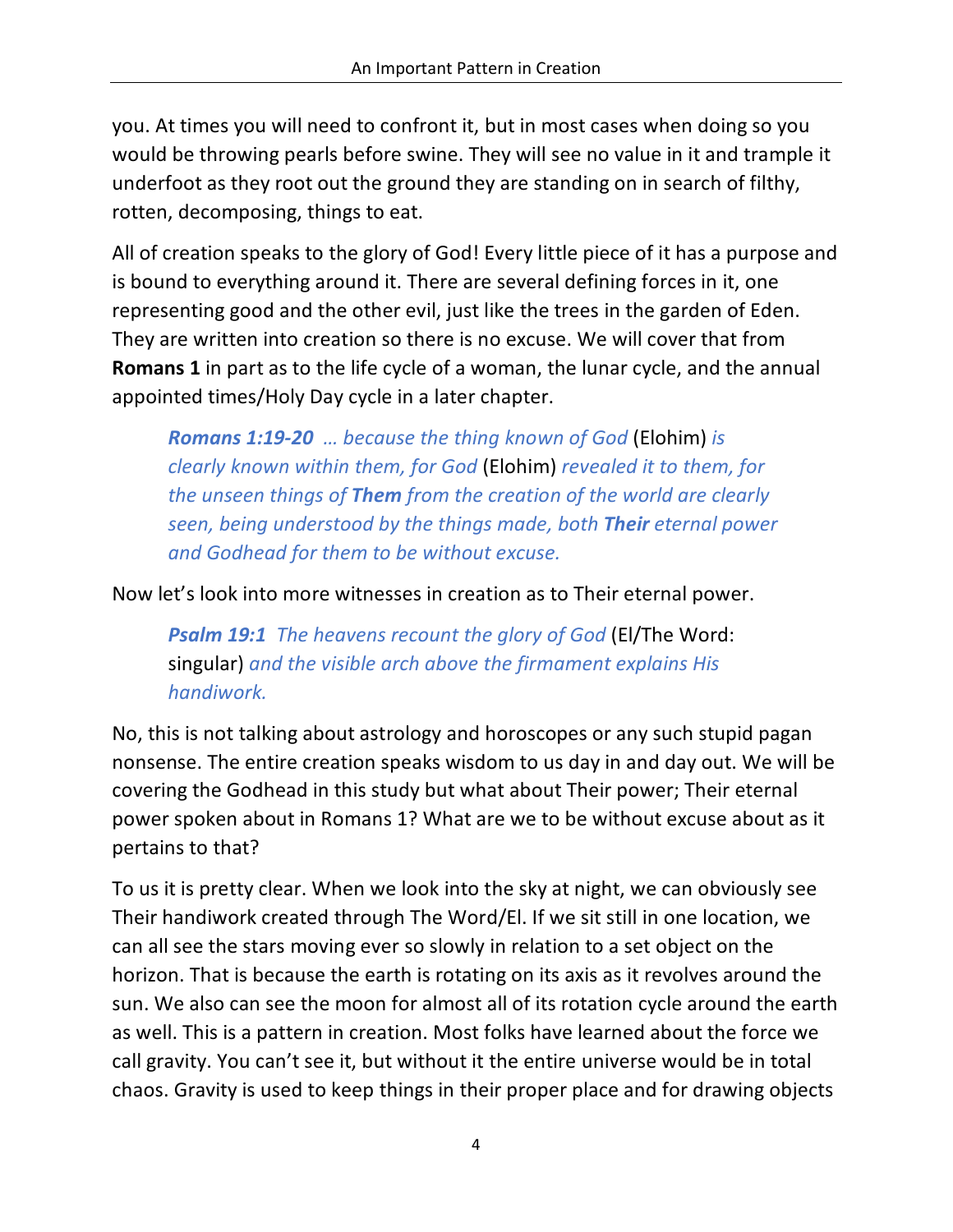or things together. It is a force for good, not evil. During Satan's rebellion many of the orbs/spheres/circles in the heavens were destroyed and we have asteroids fields floating around in the expanse/abyss of space. They await the sons of God to correct that situation as Paul instructs us in Romans the eighth chapter.

So, when we look into the heavens and see these giant expressions of God's creation, we are given an undeniable lesson in the basic building blocks of matter. They tell us it is undeniable for it speaks volumes about Themselves and Their Plan. Our solar system is just a tiny little speck in our galaxy, which in turn is just a speck to the total number of galaxies. All of which are in motion revolving around a center located in the north. They are all kept in place by an unseen force. What does that tell us? Is it part of a pattern which speaks to Their eternal power?

Let's take it in a smaller direction and get the same example. Through our advanced technologies we know there are small groupings of matter called atoms. The atom has the same configuration as our solar system in many respects. Atoms are the smallest bits of **ordinary** matter and are made of protons (positive electrical charge), neutrons (no electrical charge), and electrons (negative electrical charge). Protons and neutrons group together and form the nucleus of an atom. Keep in mind those are electrically positive, and neutral, respectively. That is important, for they are not fighting against each other and form a cohesive core. Electrons on the other hand, orbit around the nucleus and are negatively charged. The no charge neutron is the peacekeeper between the two electrical forces of positive energy and negative energy. Neutrons are the friends of the proton and stick close to it. If the two electrical forces came into contact, we have a very big problem. All of these basic building things are circular/spherical in shape.

Does this come full circle in the wisdom it is speaking to us? We hope it triggers some really good study for you. There is a system set up in the Plan of Salvation in which we have two Creators, two Elohim, two Eternal Beings who have been inseparable throughout eternity. One of Them who we know as Father cannot come into contact with evil in His glorified state. However, there is the other Being we know as The Word/Yehovah/El/ Jesus the Christ, etc. who has the function of doing so in the creation. He is the neutral force who can transition between the positive and negative in creation, between Father and Mankind. At a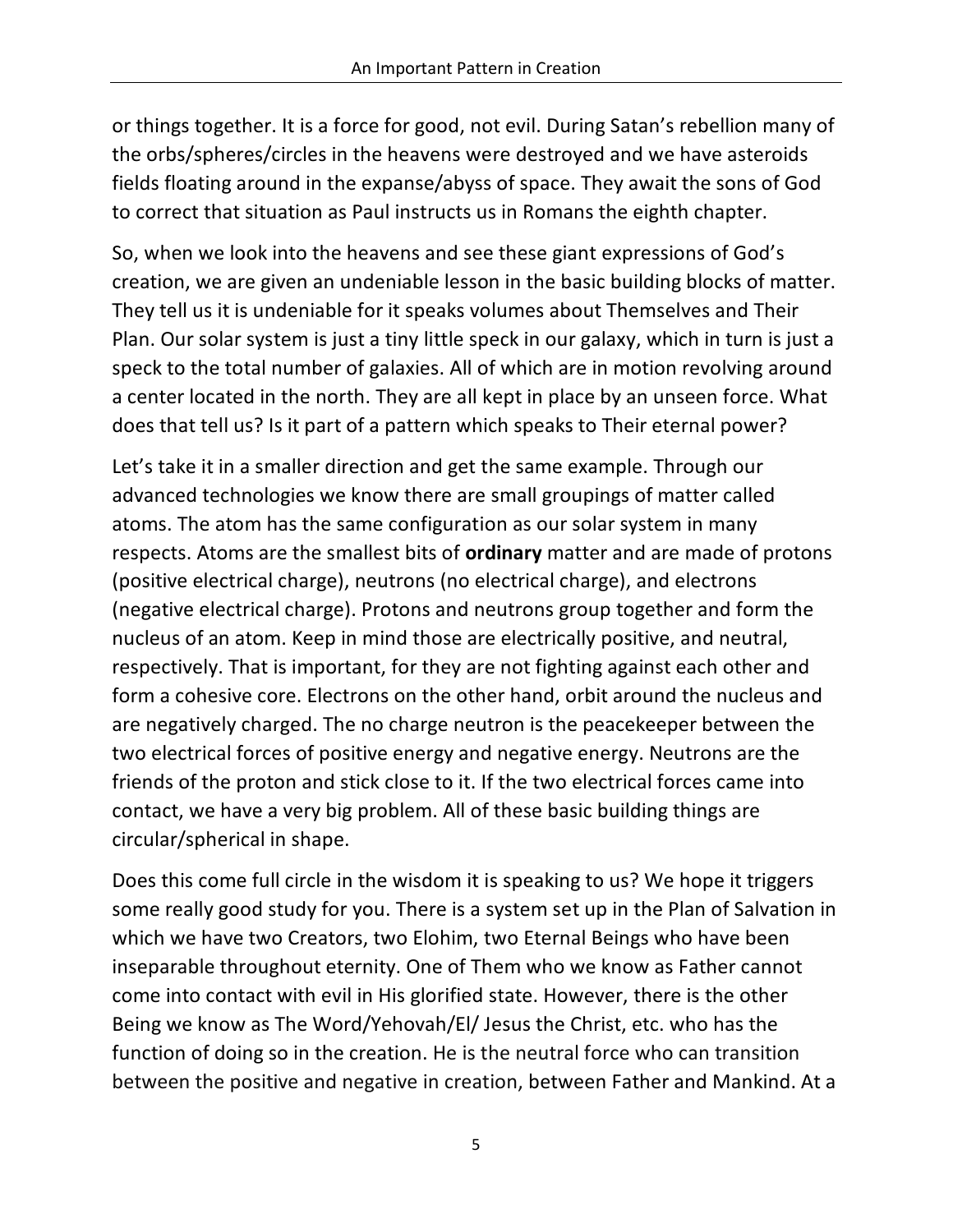future point in the Plan, He will have made everything a positive force. That is as simple as it can get. However, let's continue with creation speaking to us.

After the atom we have Elements. An element is a substance that is made entirely from one type of atom. If you were to change the number of protons in a given element, you will have a different element of which we currently have 118 in the Periodic Table. Elements cannot be simplified, thus the name. You also have two forces at work for their bonding known as molecular bonding and an ionic bonding.

Next, we have compounds. They are a substance made from two or more different elements which are joined together chemically. This is often referred to as a molecule.

Then, we have mixtures. That is a substance made by combining two or more different materials in a way that no chemical reaction will develop.

We could take this to even smaller particles called quarks and gluons, if we wished to do so. In that relationship, gluons are the particle which bind quarks to one another. However, we hope you are seeing the simplicity in patterns in creation here. Let's examine this further. There are unseen forces holding everything together for good. There are several forces in nature which speak volumes to us of the Godhead and Their Eternal power and purpose. Their purpose is not to divide, with that said They are realists due to the fact Satan sinned in a perfect existence and created opposing forces. Two forces to bring to mind are Electromagnetic and Gravitational. They are in place from subatomic particles to galaxies. The Electromagnetic force covers such things as electric fields, magnetic fields, and light.

If we look to the earth as an example, we have two poles of magnetism. Why? Magnets exert forces on other magnets. Magnets have poles called north and south. Does that mean the earth is a giant magnet? North and south poles can live in harmony with each other and usually form a whole. However, if there were to be a south pole attempting to come in contact with another south pole there would be a fight. The bigger south pole would push back the smaller south pole. The same can be said for the north pole as well. Add to this a north pole has never existed without a south pole in any configuration. That can be very inspiring and informative when applied to the onset of the Plan.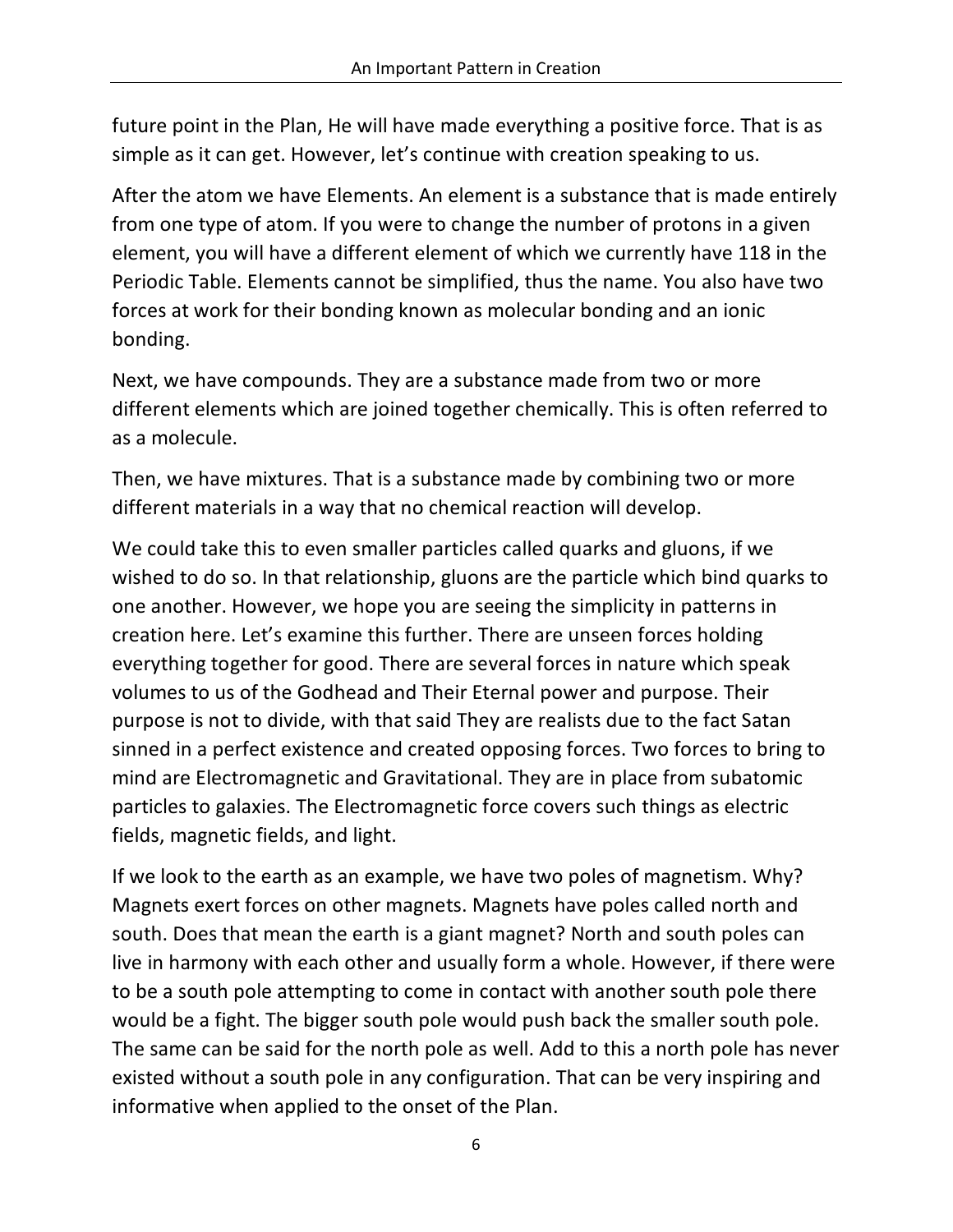We also have Electromagnetism. Electricity and magnetism are linked. Conduit carrying an electric charge produces a magnetic field. A magnet can actually be moved when in proximity to an electric field by an unseen force.

What about gravitation? We can't see it, but we can see and experience its effects. It is described as a natural phenomenon through which anything with mass or energy are drawn towards one another. This includes planets, stars, and galaxies. All the objects we witness in the sky at night and for that matter during the day. It is proven that it also impacts light. Nothing on the macroscopic scale (big stuff) slips past it. However, it does not play a major role in the microscopic scale (little stuff), at least not yet based on our technology of knowing such things. We happen to believe it does as part of the complete pattern, just not easily observed, working with things needing an electron microscope to watch. Gravity gives weight to physical objects. The heavier the weight the stronger the gravitational pull. Thus, larger objects exhibit a farther-reaching effect on another lighter object. The moons gravitational pull affects the movement of the fluid oceans, but not the solid portions of the earth if they are not flawed. That is where another force comes in, Magnetism, which causes molten iron to form in lines in the direction of the magnetic pole closest to it when cooling naturally and is embodied in the currents of molten lava moving under the surface, in great tides and currents.

The earth and the other planets; some with a moon, and some with several moons, in our solar system orbit around the sun due to the relative amount of gravity in each situation. It is a positive force used to draw things together peacefully. That is exactly what the spirit of God does for those of like minds, it draws us together in a harmony of motion, unless a negative spirit tries to overpower it. Then, we can get push back or, in some cases, pull back. The only way we can survive such events is to stay close to the drawing power of the positive force to resist the negative (evil force) spirit, pulling at us trying to separate us. In terms of the earth and the moon, if the sun were to come closer to the earth it would hit a point where the moon would be ripped from the earth's gravitational force.

We hope you are seeing the incredible attributes of good and evil in all of this. These unseen forces in creation at this time are designed to give us wisdom as to